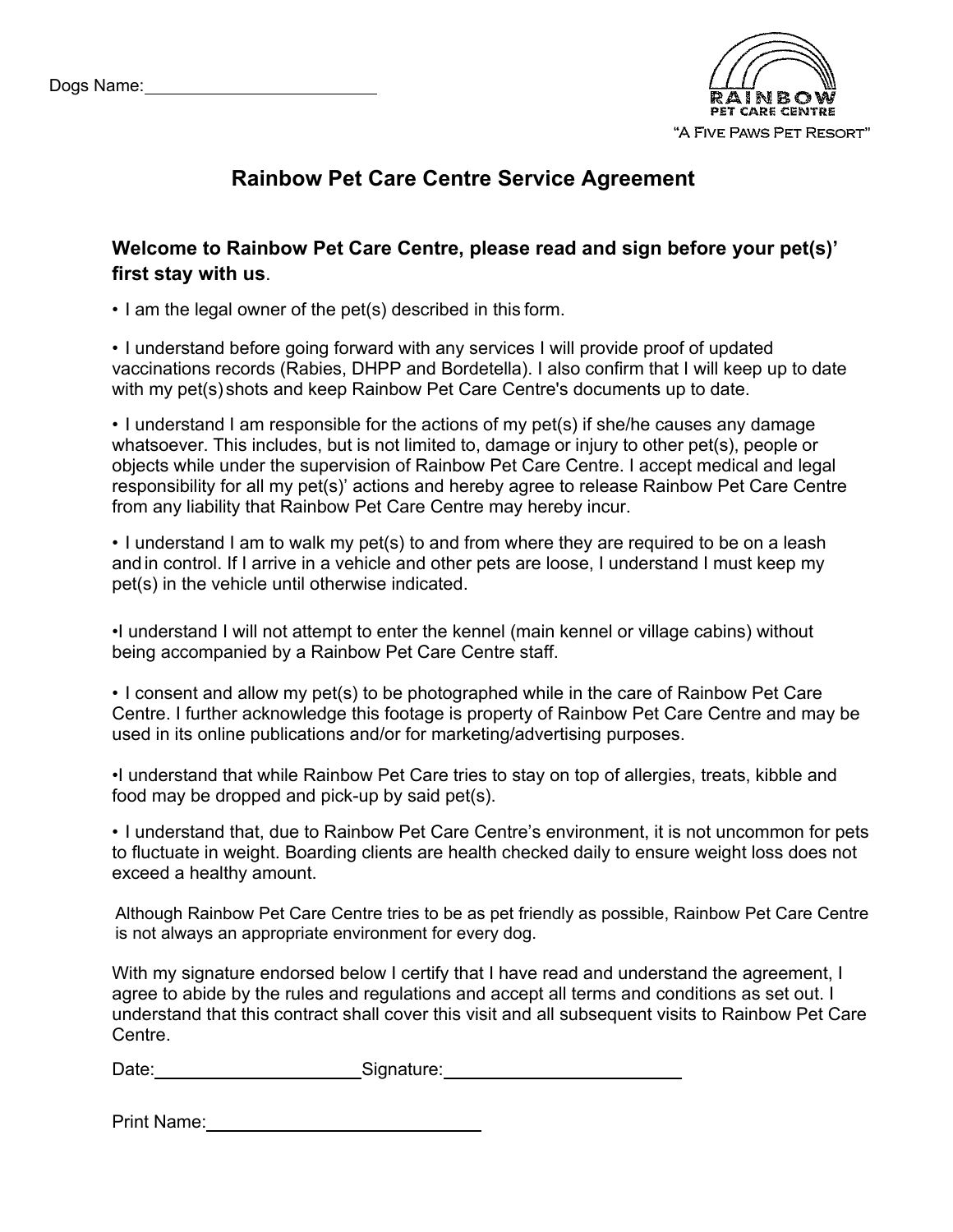Dogs Name:

## **Owners information**

| Owners name: <u>contract and contract and contract and contract and contract and contract and contract of the contract of the contract of the contract of the contract of the contract of the contract of the contract of the co</u> |                                        |                                        |                           |  |  |  |
|--------------------------------------------------------------------------------------------------------------------------------------------------------------------------------------------------------------------------------------|----------------------------------------|----------------------------------------|---------------------------|--|--|--|
|                                                                                                                                                                                                                                      |                                        |                                        |                           |  |  |  |
| Primary phone: Cell/Home/Work (please circle)                                                                                                                                                                                        |                                        |                                        |                           |  |  |  |
| Secondary phone:<br><u> Secondary phone:</u>                                                                                                                                                                                         |                                        |                                        |                           |  |  |  |
| Primary e-mail: ___________________________                                                                                                                                                                                          |                                        | Secondary e-mail:<br><u> community</u> |                           |  |  |  |
|                                                                                                                                                                                                                                      |                                        |                                        |                           |  |  |  |
| Primary phone: Cell/Home/Work (please circle)                                                                                                                                                                                        |                                        |                                        |                           |  |  |  |
| Secondary phone: __________________                                                                                                                                                                                                  |                                        |                                        |                           |  |  |  |
| Primary e-mail: ___________________________                                                                                                                                                                                          | Secondary e-mail:<br><u> community</u> |                                        |                           |  |  |  |
|                                                                                                                                                                                                                                      | Dog(s) information                     |                                        |                           |  |  |  |
| Name(s): (1) $(2)$ (2) $(3)$                                                                                                                                                                                                         |                                        |                                        |                           |  |  |  |
| Sex: (1) (2) (3) (3)                                                                                                                                                                                                                 |                                        |                                        |                           |  |  |  |
| Breed: (1) (2) (2) (3)                                                                                                                                                                                                               |                                        |                                        |                           |  |  |  |
| Are they spayed or neutered? (1) ______________(2) _______________(3) __________                                                                                                                                                     |                                        |                                        |                           |  |  |  |
|                                                                                                                                                                                                                                      |                                        |                                        |                           |  |  |  |
| Allergies (2) <b>Example 2</b> Allergies (2)                                                                                                                                                                                         |                                        |                                        |                           |  |  |  |
|                                                                                                                                                                                                                                      |                                        |                                        |                           |  |  |  |
|                                                                                                                                                                                                                                      |                                        |                                        |                           |  |  |  |
|                                                                                                                                                                                                                                      |                                        |                                        |                           |  |  |  |
| Dates of Vaccinations:                                                                                                                                                                                                               |                                        |                                        |                           |  |  |  |
| Dog 1: Rabies: ________________________ DHPP: ________________                                                                                                                                                                       |                                        |                                        | Bordetella: _____________ |  |  |  |
| Dog 2: Rabies: _________________________ DHPP: ___________________                                                                                                                                                                   |                                        |                                        | Bordetella: _____________ |  |  |  |
|                                                                                                                                                                                                                                      |                                        |                                        |                           |  |  |  |